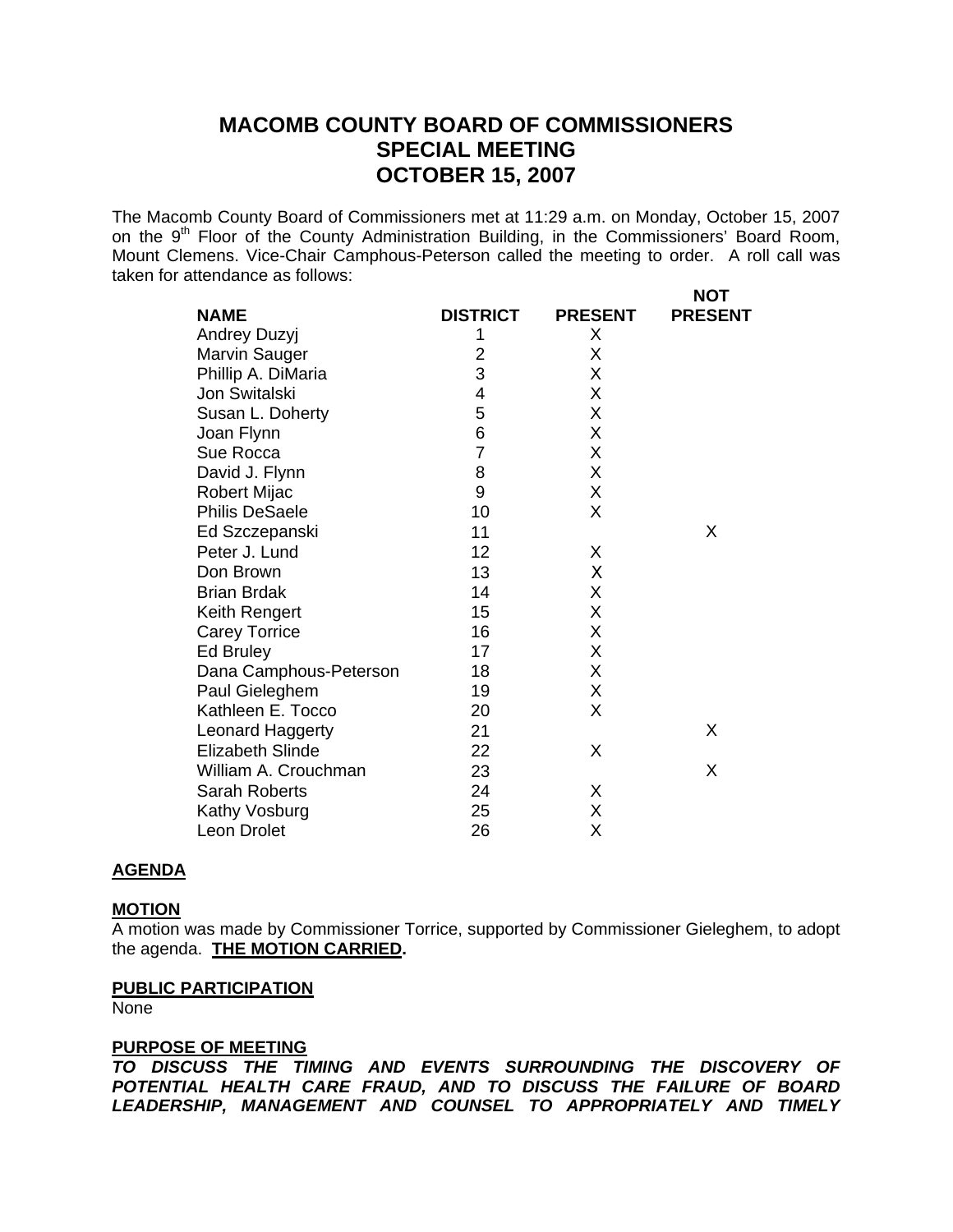MACOMB COUNTY BOARD OF COMMISSIONERS – SPECIAL FULL BOARD MEETING October 15, 2007

# *INFORM ALL COMMISSIONERS SO THEY HAVE SUFFICIENT INFORMATION TO*  PARTICIPATE INTELLIGENTLY IN DECISIONS COMING BEFORE THE BOARD OF *COMMISSIONERS.*

# **MOTION**

A motion was made by Commissioner Doherty, supported by Commissioner Bruley, to go into executive session to discuss pending litigation and employment matters.

# **THE MOTION FAILED**.

# **MOTION**

A motion was made by Commissioner Gieleghem, supported by Commissioner DiMaria to go into executive session to discuss, with employees, timing and events surrounding the discovery of potential health care fraud regarding the confidential memorandum.

A roll call vote was taken with a 2/3 vote needed:

Voting Yes were Brdak, Bruley, Camphous-Peterson, DeSaele, DiMaria, Doherty, Duzyj, D. Flynn, Gieleghem, Mijac, Roberts, Rocca, Tocco, Torrice. There were 14 "Yes" votes.

Voting No were Drolet, J. Flynn, Lund, Rengert, Sauger, Slinde, Switalski, Vosburg There were 8 "No" votes.

# **THE MOTION FAILED.**

# **MOTION**

A motion was made by Commissioner DiMaria, supported by Commissioner Bruley to send written notice of a Loudermill Hearing to discuss the timing and events surrounding the discovery of potential health care fraud, and to discuss the failure of board leadership, management and counsel to appropriately and timely inform all commissioners so they have sufficient information to participate intelligently in decisions coming before the board of commissioners for Monday, October 22nd @ 10 a.m. to the following individuals: Diegel, Brumbaugh, Anderson, Herppich, Fouty.

A roll call vote was taken:

Voting Yes were Brdak, Bruley, Camphous-Peterson, DiMaria, Doherty, Duzyj, D. Flynn, Gieleghem, Mijac, Roberts, Rocca, Switalski, Tocco, Torrice. There were 14 "Yes" votes. Voting No were DeSaele, Drolet, Lund, Rengert, Sauger, Slinde, Vosburg. There were 7 "No" votes.

#### **THE MOTION PASSED**.

#### **NEW BUSINESS**

Commissioner Lund informed the board that Maureen Hensen turned down the Human Resources Director position.

# **MOTION TO SUSPEND THE RULES**

A motion was made by Commissioner Bruley, supported by Commissioner Tocco to suspend the rules. **THE MOTION TO SUSPEND THE RULES CARRIED**.

# **MOTION**

A motion was made by Commissioner Bruley and supported by Commissioner DiMaria to have a working group composed of Chair Crouchman, Commissioner Lund and Commissioner Tocco negotiate with candidate for Human Resources Director, Maureen Hansen, regarding salary and to try to reach a settlement for her to accept the job.

#### **THE MOTION CARRIED**.